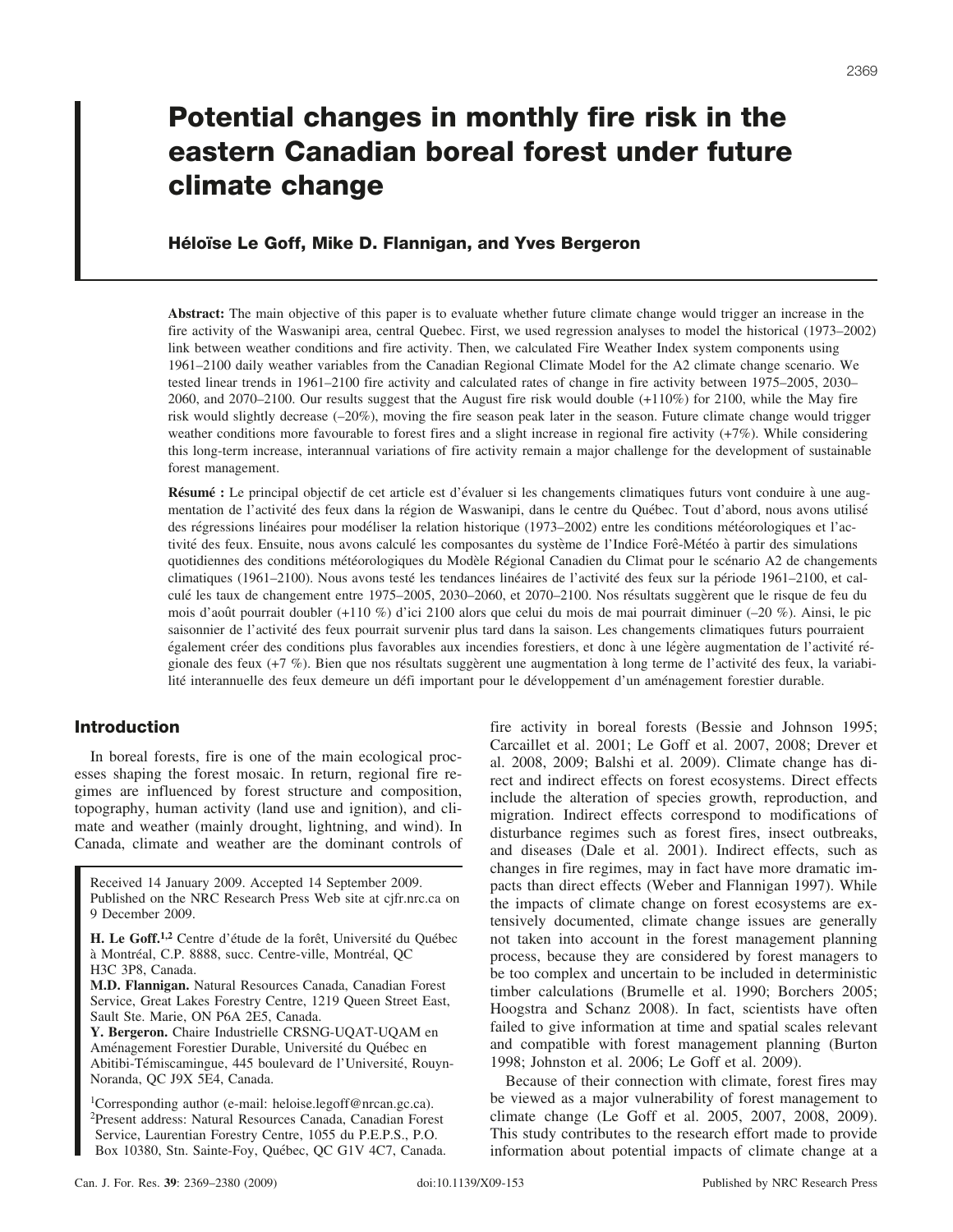

**Fig. 1.** Location of the study area. The grey area corresponds to the western black spruce – feather moss bioclimatic subdomain. The points indicate the Canadian Regional Climate Model cells covering the Waswanipi area.

spatial scale closer to the management scale, by using a study area covering few management units. Although available only for the A2 climate change scenario, the Canadian Regional Climate Model (CRCM) provides continuous daily climate outputs from 1961 to 2100 to examine future climate conditions with a resolution of tens of kilometres, while preceding research used General Circulation Model (GCM) outputs with a spatial resolution of hundreds of kilometres (Flannigan et al. 2005; Nitschke and Innes 2008*a*; Drever et al. 2009). We used CRCM daily weather outputs to calculate future fire conditions and future fire activity using regression modelling.

The aim of this paper is to evaluate whether future climate change would trigger an increase in the fire activity for the Waswanipi area, central Quebec. The specific objectives are (*i*) to model 1961–2100 fire activity (area burned and annual number of fires) using CRCM-predicted Fire Weather Index (FWI) system components for the western black spruce – feather moss subdomain and for the Waswanipi area using a regression approach; and (*ii*) to evaluate whether temporal trend can be detected in the predicted regional fire activity. First, we used multiple linear regressions to estimate the 1973–2002 fire activity (annual area burned and annual number of fires) using weather variables and fire weather indices. We also used logistic regression to estimate the monthly fire risk, defined here as the monthly probability of having a large (>500 ha) or very large (>2000 ha) burned area. Then we used daily 1961–2100 outputs from the CRCM to estimate future fire activity using previously calculated models. We tested linear trends in estimated fire activity for the 1961–2100 period and calculated rates of change in fire activity parameters between three reference periods: 1975–2005, corresponding to the current level in atmospheric  $CO_2$  (1  $\times$   $CO_2$ ), 2030–2060 (2  $\times$ CO<sub>2</sub>), and 2070–2100 ( $3 \times$  CO<sub>2</sub>). Finally, we examined future changes in monthly fire risk distribution across the fire season for the three reference periods.

# **Data and methods**

#### **Study area**

We examined the fire–climate relationship in the Waswanipi area, central Quebec. This territory is about 15 000 km2 and is situated in the western black spruce – feather moss bioclimatic subdomain (Robitaille and Saucier 1998) (Fig. 1). It is composed of continuous boreal forest, where stands are dominated by black spruce (*Picea mariana* (Mill.) BSP) growing on thick glaciolacustrine tills originating from the Ojibway proglacial lake (Robitaille and Saucier 1998). Jack pine (*Pinus banksiana* Lamb.) is abundant on coarse-textured soils, while mixed stands of aspen (*Populus tremuloides* Michx), white birch (*Betula papyrifera* Marsh.), white spruce (*Picea glauca* (Moench) Voss), and balsam fir (*Abies balsamea* (L.) Mill.) can be found on upland till soils (Rowe 1972). To model the fire–climate relationship we calculated regression analyses for two territories: the Waswanipi area  $(15 \ 000 \ km^2)$  and the western black spruce – feather moss bioclimatic subdomain (which encloses the Waswanipi area). We used two different territories, as the regression approach used to establish the historical fire–climate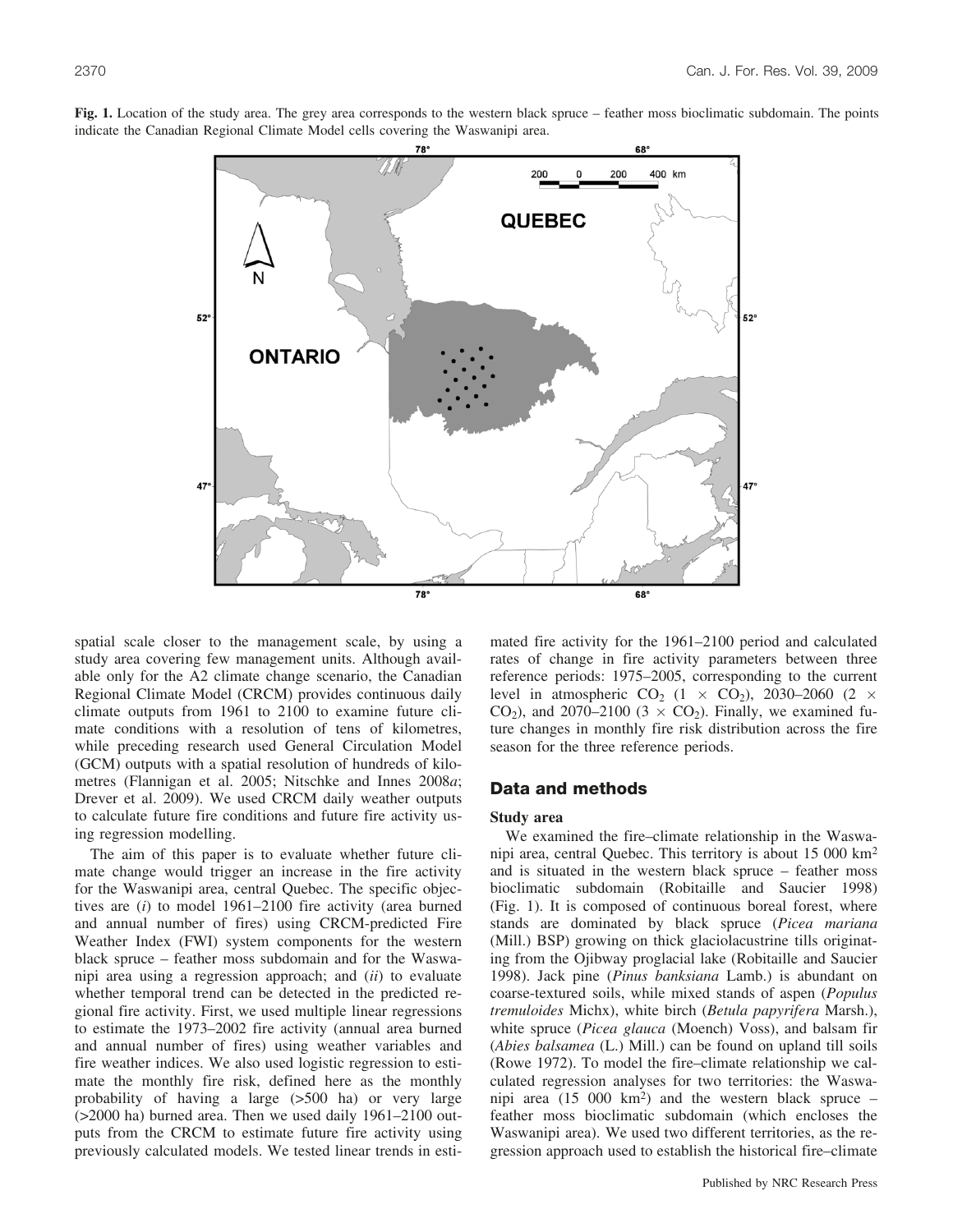

relation usually generates better results for larger territories owing to a smaller number of years with no fire activity.

According to the 1971–2000 climate normals from the Chapais weather station  $(49^{\circ}47'N, 74^{\circ}51'W,$  altitude 396.20 m), the area has 1235 degree-days per year above 5 °C and around 961 mm of precipitation, with one-third falling as snow. February is the coldest month and July the warmest, with a daily mean temperature of –16.6 and 16.3 °C, respectively (Environment Canada 2004).

#### **Fire data**

We used the provincial fire data provided by the ministere des Ressources naturelles et de la Faune du Québec for 1973–2007. This database reports all fires from all origins (from lightning as well as from human activities). We selected all fires >10 ha for our analyses to eliminate very small fires that were not contributing to the area burned. These data encompass the period during which systematic fire detection in the restricted fire management zone was made by detection planes, which only began in the late 1960s (Blanchet 2003).

We summarized the total area burned and the total number of fires for each day of the fire season considered. For the fire–climate analyses, we set the fire season from 1 May to 31 August, since this period accounted for more than 99% of the 1973–2007 annual area burned in the Waswanipi area.

No transformation allowed normality to be achieved at the monthly step because of the high frequency of months with no fire. Because of these numerous nonfire months, the monthly area burned variable behaves rather like a binomial variable. This property oriented our analyses to logistic regressions to model the monthly fire risk rather than to linear multiple regressions to model the total area burned in a month (see Flannigan et al. 2005). The fire risk is defined here as the monthly probability of having a large ( $>500$  ha) or very large (>2000 ha) burned area.

#### **Historical meteorological data**

The FWI system (Van Wagner 1987) is used across Can-

ada to evaluate the daily fire risk based on local daily weather data. It consists of moisture codes and fire behaviour indices calculated from the daily temperature, 24 h accumulated precipitation, relative humidity, and wind speed (Fig. 2; Van Wagner 1987; Wotton 2008). The three moistures codes track moisture in different levels of the forest floor. The Fine Fuel Moisture Code (FFMC) evaluates the moisture content in small, readily consumed fuels on the surface of the forest floor. The FFMC indicates the ease of ignition and flammability of fine fuels. The Duff Moisture Code (DMC) measures the moisture content of the moderate organic layers of the forest floor, where litter begins to decay. It provides an estimate of consumption of these duff layers and of medium-size woody debris. The Drought Code (DC) is an indicator of the moisture content of deep layers of the forest floor and of large down and dead woody debris on the forest floor. The Buildup Index (BUI) is a combination of the DMC and DC. It evaluates the potential fuel available for surface fuel consumption by the passing fire front. The Initial Spread Index (ISI) is a combination of

FFMC and wind speed; it evaluates the potential rate of spread of a fire. Finally, the FWI is a combination of the BUI and the ISI, and the Daily Severity Rating (DSR) is essentially a logarithmic transformation of the FWI. Here, we evaluated whether one or several of these FWI components could provide good estimates of the regional fire activity in central Quebec, Canada.

Daily temperature, precipitation, wind speed, and relative humidity from 1 May to 31 August for 1960–2007 were extracted using BioSim 9 for the centre of the Waswanipi area (Régnière and Saint-Amant 2008). For each weather variable, BioSim 9 provided the mean daily value from the three nearest weather stations based on an inverse weighted spatial interpolation. Depending on the year considered, the selected weather stations were situated between 26 km (1979, weight 75.5%) and 408 km (1993, weight 17.6%) with a mean distance of  $134 \pm 64$  km to the center of the study area. Values were adjusted for distance and elevation. We calculated annual and monthly mean, minimum and maximum values for each weather variable and FWI components from the daily 1960–2007 data set. We used these potential predictors (Table 1) in the linear regression analysis to model the log-transformed annual area burned and the logtransformed annual number of fires, and in the logistic regression analysis to model the monthly fire risk.

## **Historical fire–weather relation: annual step**

The historical link between annual fire activity (logtransformed area burned and log-transformed number of fires), weather variables, and FWI components was calculated using multiple linear regressions (Flannigan et al. 2005; Bergeron et al. 2006) using SAS version 9.1 (SAS Institute Inc. 2000). The structure of the linear models is

$$
[1] \qquad Y = \alpha + \beta_1 x_1 + \beta_2 x_2 + \ldots + \beta_i x_i + \varepsilon_j
$$

where *Y* is the log-transformed annual area burned (or the log-transformed annual number of fires) in the territory investigated (Waswanipi area or western black spruce – feather moss subdomain),  $\alpha$  is a constant,  $\beta_i$  is the regression coefficient estimate of the variable  $x_i$  selected among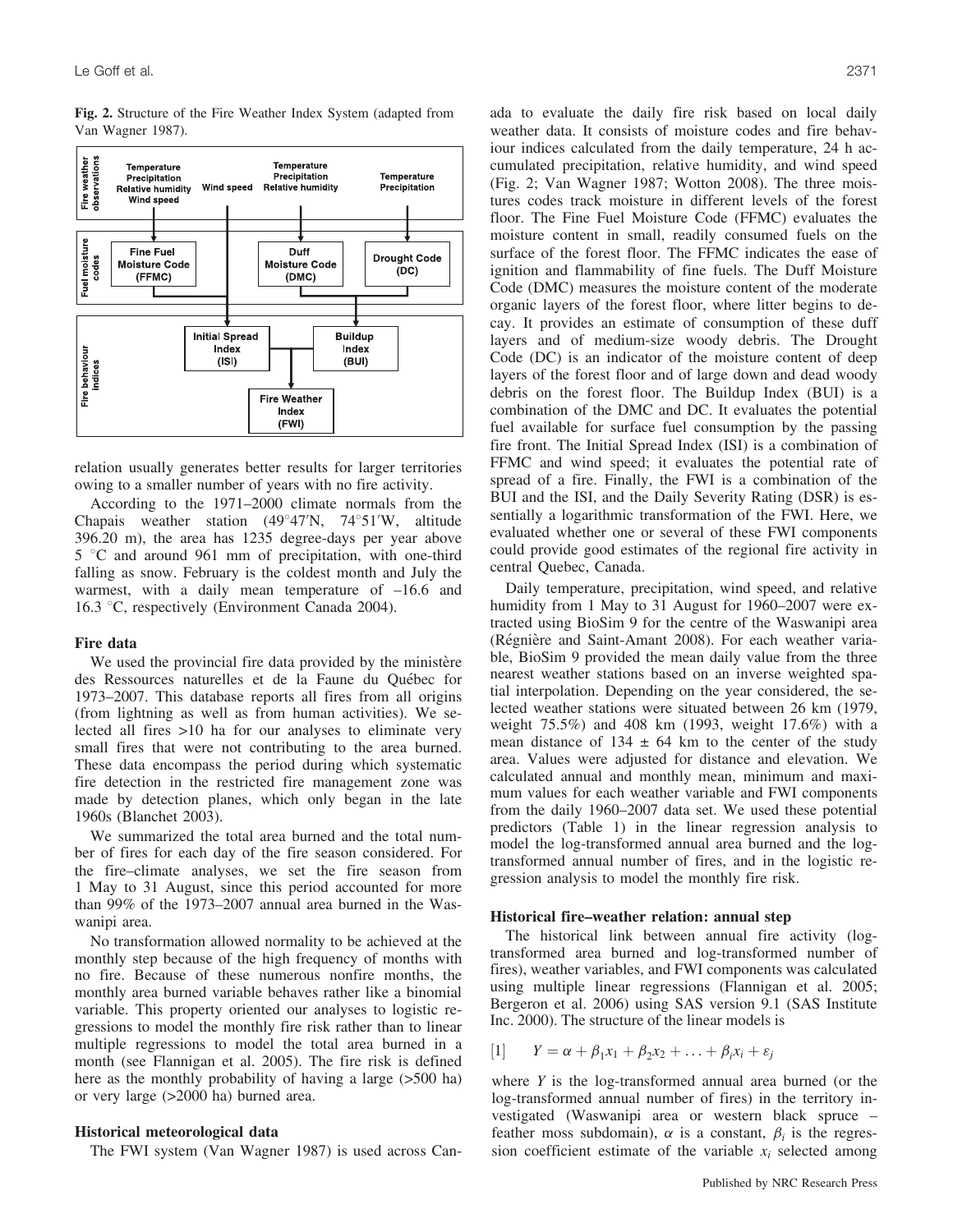**Table 1.** Description of the candidate explanatory variables for the linear (annual) and logistic (monthly) regression analyses.

| Name              | Description                     |  |  |
|-------------------|---------------------------------|--|--|
| TEMPme            | Mean temperature                |  |  |
| <b>TEMPma</b>     | Maximum temperature             |  |  |
| RAINme            | Mean precipitation              |  |  |
| RAINma            | Maximum precipitation           |  |  |
| <b>RAINtot</b>    | Total precipitation             |  |  |
| <b>RH</b> me      | Mean relative humidity          |  |  |
| <b>RH</b> ma      | Maximum relative humidity       |  |  |
| <b>RHmi</b>       | Minimum relative humidity       |  |  |
| WSme              | Mean wind speed                 |  |  |
| WSma              | Maximum wind speed              |  |  |
| <b>FFMCme</b>     | Mean fine fuel moisture code    |  |  |
| <b>FFMCma</b>     | Maximum fine fuel moisture code |  |  |
| DMC <sub>me</sub> | Mean duff moisture code         |  |  |
| <b>DMCma</b>      | Maximum duff moisture code      |  |  |
| <b>DCme</b>       | Mean drought code               |  |  |
| <b>DCPma</b>      | Maximum drought code            |  |  |
| <b>ISIme</b>      | Mean initial spread index       |  |  |
| <b>ISIma</b>      | Maximum initial spread index    |  |  |
| <b>BUIme</b>      | Mean buildup index              |  |  |
| <b>BUIma</b>      | Maximum buildup index           |  |  |
| <b>FWIme</b>      | Mean fire weather index         |  |  |
| <b>FWIma</b>      | Maximum fire weather index      |  |  |
| <b>DSRme</b>      | Mean daily severity index       |  |  |
| <b>DSRma</b>      | Maximum daily severity index    |  |  |

the candidate explanatory variables (Table 1), and  $\varepsilon_j$  is the standard error associated with the model.

Multiple regression models were compared and evaluated using different statistics in addition to the adjusted coefficient of determination and the standard error of the estimates. The *F* ratio was used to evaluate the predictive capability of the model, considering the number of variables selected. The *F* ratio is obtained by dividing the explained variance by the unexplained variance. We used the Akaike information criterion corrected for small sample sizes (AICc; see Mazerolle 2006) to select the best model among three sets of candidate explanatory variables: weather variables only, FWI components only, and weather variables and FWI components taken together. We also reported the Bayesian information criterion (BIC). The BIC is another information criterion for model selection that we used to compare with the result obtained using the AICc. As underlined by Girardin et al. (2008), the empirical modelling provides evidence of statistical association between forest fire activity and climate, but only suggests possible biological relations (Arbaugh and Peterson 1989). Using a threshold of  $p < 0.05$ , there is typically a 5% chance that some of the 24 potential predictor variables may be retained in spite of weak biological justification or because of spurious relationships. Selected variables that had illogical ecological relationships to the model (e.g., positive influence of relative humidity or negative influence of FWI on fire activity) were thus manually removed from the candidate explanatory variables, and models were recalculated until all variables taken by the model were ecologically sound.

The stability of the regression model was tested using a split-sample calibration–verification scheme. Regressions were calculated for the entire time period of 1973–2007. Variables selected were then entered in a complete regression over two subperiods: 1973–1990 and 1991–2007. The regression coefficients estimated for one subperiod (calibration period) were then applied to the selected variables over the other subperiod (verification period) (see Girardin 2007). The strength of the relationship between the regression models and observations was measured using Pearson's correlation coefficients.

## **Historical fire–weather relation: monthly step**

When examined at the monthly time step, the area burned produced many months without fire, so this variable was treated as a binomial variable. We used logistic regression analyses to model the monthly fire risk, using monthly weather variables and FWI components as potential explanatory variables. Monthly fire risk is defined here as the probability to have a month with area burned over 500 or 2000 ha. The structure of the logistic model is

[2] 
$$
P_{\text{FIRE}} = \frac{1}{1 - \exp(\alpha + \beta_1 x_1 + \beta_2 x_2 + \dots + \beta_i x_i)}
$$

where  $P_{\text{FIRE}}$  is the monthly fire risk,  $\alpha$  is a constant,  $\beta_i$  is the regression coefficient, and  $x_i$  is the variable selected among the candidate explanatory variables (Table 1). We reported the same information criteria as for the previous regression analyses. Logistic regressions were calculated using the SAS version 9.1 (SAS Institute Inc. 2000) with a stepwise forward selection procedure. As for the linear regressions, we manually deleted aberrant variables.

To verify the stability of the regression coefficients, we calculated the logistic regression with the variables selected for the 1973–2007 period for two subperiods: from May 1973 to June 1990, and from July 1990 to August 2007. We evaluated submodels using the percentage of concordance (i.e., the proportion of events and nonevents correctly predicted by the submodels).

## **CRCM data**

To anticipate climate conditions under climate change, we used daily 1961–2100 outputs from the CRCM. The CRCM contains a numerical description of the physical processes within the climate system. It is a limited-area regional climate model that uses boundary conditions provided by the Canadian GCM 2 (CGCM2) simulation (Plummer et al. 2006; Laprise 2008). While the Intergovernmental Panel on Climate Change (IPCC) recommends using a multimodel and multiscenario approach to determine an envelope of possible future impacts resulting from climate change (Bernstein et al. 2007), only one regional climate model and one climate change scenario (A2) with two realizations (simulations with different boundary conditions) were available for this study. The A2 scenario corresponds to a status quo situation (Nakicenovic et al. 2007): greenhouse gas emissions are continuing to rise at the current rate in a very heterogeneous world with a rapid population growth and regional-oriented economic development. It is generally considered the most pessimistic climate change scenario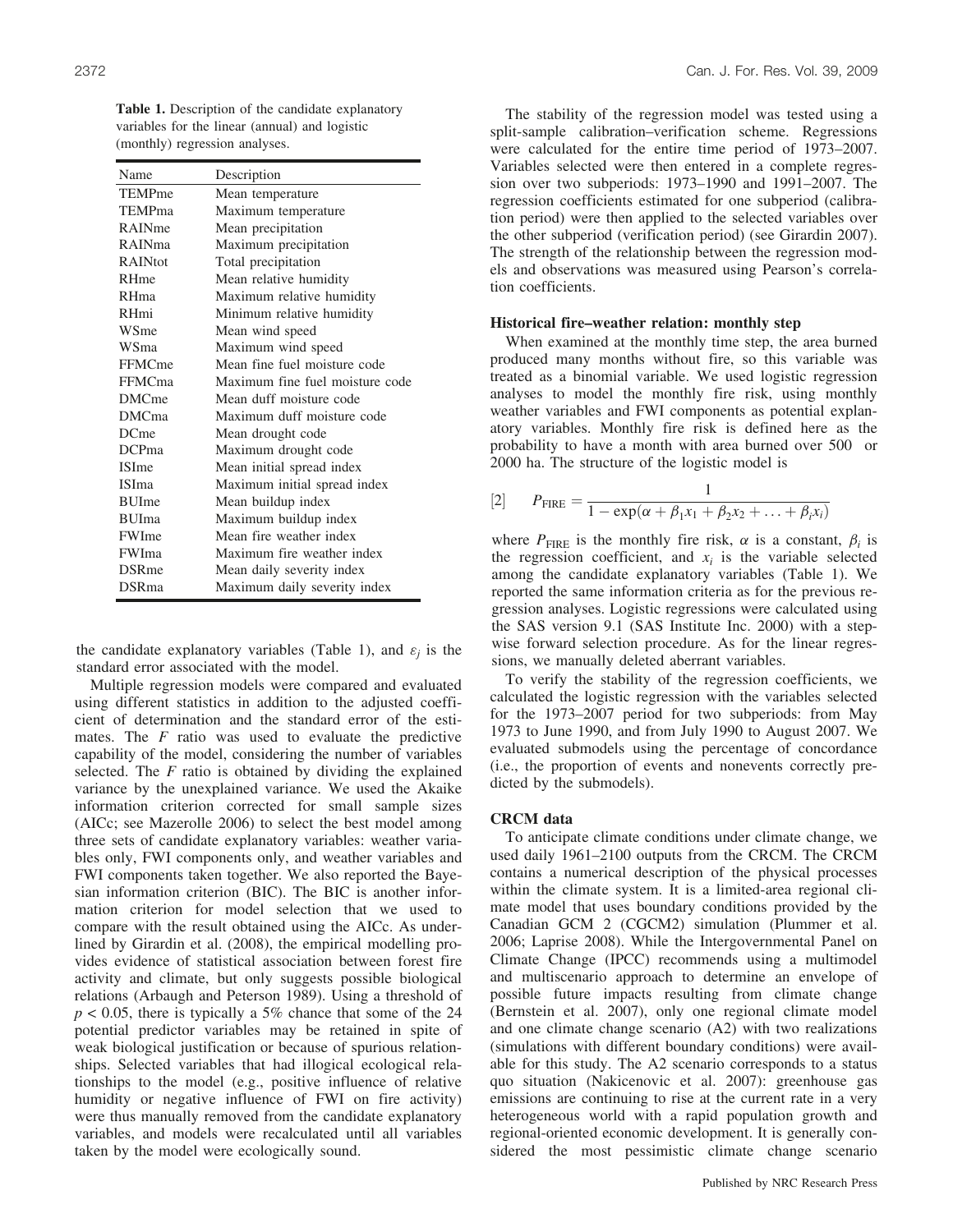| Model      | Type       | Coefficient | Variable       | $R_{\rm a}^2$ | <b>SE</b> | $\overline{F}$ | $\boldsymbol{p}$ | AICc                    | <b>BIC</b> |
|------------|------------|-------------|----------------|---------------|-----------|----------------|------------------|-------------------------|------------|
| AREAb      | Weather    | $-0.674$    | RAINme         | 0.27          | 0.84      | 5              | 0.005            | $-7$                    | $-5$       |
|            |            | $-0.057$    | RHmi           |               |           |                |                  |                         |            |
|            |            | 0.096       | WSma           |               |           |                |                  |                         |            |
|            | <b>FWI</b> | 0.160       | <b>BUIme</b>   | 0.25          | 0.85      | 12             | 0.001            | $-9$                    | $-6$       |
|            | All        | 0.103       | WSma           | 0.36          | 0.78      | 10             | 0.000            | $-13$                   | -11        |
|            |            | 0.200       | <b>BUIme</b>   |               |           |                |                  |                         |            |
| <b>NBb</b> | Weather    | $-0.106$    | RAINma         | 0.40          | 0.22      | 12             | 0.000            | $-103$                  | $-100$     |
|            |            | $-0.01$     | <b>RAINtot</b> |               |           |                |                  |                         |            |
|            | <b>FWI</b> | 0.005       | <b>DCme</b>    | 0.37          | 0.22      | 20             | 0.000            | $-102$                  | $-100$     |
|            | All        | $-0.011$    | RAINma         | 0.45          | 0.21      | 14             | 0.000            | $-105$                  | $-103$     |
|            |            | 0.004       | <b>DCme</b>    |               |           |                |                  |                         |            |
| AREAw      | Weather    | $-0.009$    | RAINtot        | 0.28          | 1.08      | 7              | 0.002            | 8                       | 10         |
|            |            | 0.137       | WSma           |               |           |                |                  |                         |            |
|            | <b>FWI</b> | 0.172       | FFMCme         | 0.20          | 1.14      | 9              | 0.004            | 11                      | 13         |
|            | All        | $-0.033$    | RAINma         | 0.38          | 1.00      | 8              | 0.000            | $\overline{\mathbf{4}}$ | 6          |
|            |            | 0.153       | WSma           |               |           |                |                  |                         |            |
|            |            | 0.198       | <b>BUIme</b>   |               |           |                |                  |                         |            |
| <b>NBw</b> | Weather    | $-0.014$    | RAINma         | 0.39          | 0.25      | 11             | 0.000            | $-93$                   | $-91$      |
|            |            | $-0.001$    | RAINtot        |               |           |                |                  |                         |            |
|            | <b>FWI</b> | 0.005       | <b>DCme</b>    | 0.34          | 0.26      | 18             | 0.000            | $-91$                   | $-89$      |
|            | All        | $-0.014$    | RAINma         | 0.45          | 0.24      | 14             | 0.000            | -96                     | -94        |
|            |            | 0.004       | <b>DCme</b>    |               |           |                |                  |                         |            |

**Table 2.** Multiple linear regression models for log-transformed annual area burned (AREA) and log-transformed number of fires (NB) for the western black spruce – feather moss bioclimatic subdomain (b) and the Waswanipi area (w) during the 1973–2002 period.

**Note:** The model type corresponds to the set of potential explanatory variables used. ''Weather'' corresponds to the weather variables only (temperature, precipitation, wind speed and relative humidity), ''FWI'' corresponds to the FWI components only, and ''All'' corresponds to weather variables and FWI components taken together. Candidate explanatory variables are presented in Table 1.  $R_a^2$ , adjusted coefficient of determination; SE, standard error of the estimate; *F*, ratio of the model mean square to the error mean square; AICc, Akaike information criterion corrected for small sample sizes; BIC, Schwartz criterion. For each model type, the model with the lower AICc is presented. Among the model types, the model with the lowest AICc wa selected for the analyses. The best values for  $R_a^2$ , standard error, *F* ratio, AICc, and BIC are indicated in bold.

**Table 3.** Split-sample calibration–verification results for linear regression models of log-transformed annual area burned (AREA) and number of fires (NB) for the western black spruce – feather moss subdomain (b) and the Waswanipi area (w).

| Model      | Calibration<br>period | р     | Verification<br>period | r    |
|------------|-----------------------|-------|------------------------|------|
| AREAb      | 1973-1990             | 0.049 | 1991-2007              | 0.57 |
|            | 1991-2007             | 0.019 | 1973-1990              | 0.58 |
| <b>NBb</b> | 1973-1990             | 0.034 | 1991-2007              | 0.67 |
|            | 1991-2007             | 0.001 | 1973-1990              | 0.43 |
| AREAw      | 1973-1990             | 0.038 | 1991-2007              | 0.62 |
|            | 1991-2007             | 0.012 | 1973-1990              | 0.51 |
| <b>NBw</b> | 1973-1990             | 0.151 | 1991-2007              | 0.75 |
|            | 1991-2007             | 0.001 | 1973–1990              | 0.41 |

**Note:** *p*, significance of the regression in the calibration period; *r*, Pearson's correlation coefficient for the verification period between the modeled and observed data series (all coefficients are significant at *p* < 0.05). See Table 2 for a description of the regression models.

(Bernstein et al. 2007). Moreover, the examination of recent climate observations suggested that the A2 scenario used by the IPCC tends to underestimate changes in atmospheric  $CO<sub>2</sub>$  concentration and temperature (Rahmstorf et al. 2007), so the A2 scenario may actually provide conservative estimates of future climate conditions. We have chosen to use the CRCM rather than several GCMs with several scenarios (see Drever et al. 2009), as we were interested in a relatively small territory and wanted more accurate estimates of future climate conditions at the regional scale, which are more appropriate for forest management.

Continuous 1961–2100 daily weather data were obtained for the two available A2 realizations for the 21 CRCM cells covering the Waswanipi area (Fig. 1). Daily minimum and maximum temperatures were also extracted to calculate daily relative humidity at noon using the Goff–Gratch equation (Goff and Gratch 1946). We calculated the mean value of each meteorological variable for the 21 CRCM cells of each realization. Then we calculated the mean value of these two realizations. Monthly and annual mean and maximum were calculated using these mean daily values. The 1961– 2007 median of temperature, wind speed, and relative humidity were adjusted according to the median of the corresponding historical series (by subtracting the difference between both medians). The rain series did not necessitate adjustments (the medians were close to each other). Then we used the adjusted daily meteorological variables to calculate the daily values of FWI components.

When compared to other months of the fire season, June accounted for the highest proportion of the annual area burned between 1973 and 2002 (42% for the Waswanipi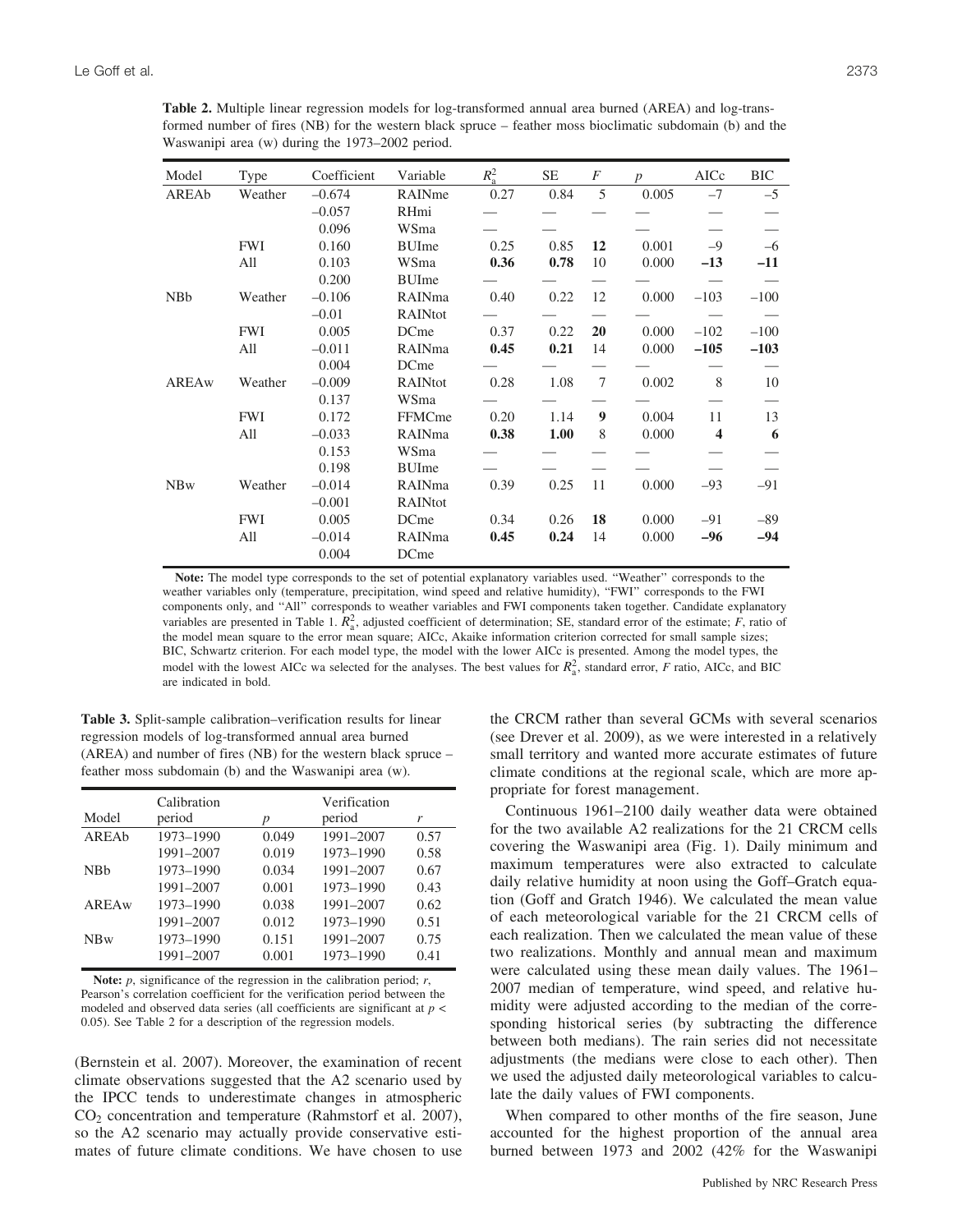| Model       | Type       | Coefficient | Variable      | $\%$ concord. | AICc | BIC |
|-------------|------------|-------------|---------------|---------------|------|-----|
| $P_{500b}$  | Weather    | 0.349       | <b>TEMPme</b> | 76            | 163  | 172 |
|             |            | $-0.117$    | RHmi          |               |      |     |
|             | <b>FWI</b> | 0.186       | <b>BUIme</b>  | 73            | 166  | 172 |
|             | All        | 0.193       | <b>TEMPma</b> | 79            | 161  | 169 |
|             |            | 0.148       | <b>FFMCma</b> |               |      |     |
| $P_{2000b}$ | Weather    | 0.393       | <b>TEMPme</b> | 79            | 145  | 153 |
|             |            | $-0.139$    | RHmi          |               |      |     |
|             | <b>FWI</b> | 0.253       | <b>BUIme</b>  | 80            | 137  | 142 |
|             | All        | 0.197       | <b>TEMPma</b> | 82            | 134  | 142 |
|             |            | 0.221       | <b>BUIme</b>  |               |      |     |
| $P_{500w}$  | Weather    | 0.327       | TEMPma        | 83            | 123  | 134 |
|             |            | $-0.165$    | RHme          |               |      |     |
|             | <b>FWI</b> | 0.245       | <b>BUIme</b>  | 83            | 121  | 117 |
|             | All        | 0.245       | <b>BUIme</b>  | 83            | 121  | 117 |
| $P_{2000w}$ | Weather    | 0.416       | TEMPme        | 82            | 113  | 121 |
|             |            | $-0.161$    | RHmi          |               |      |     |
|             | <b>FWI</b> | 0.218       | <b>BUIme</b>  | 82            | 112  | 118 |
|             | All        | 0.218       | <b>BUIme</b>  | 82            | 112  | 118 |

**Table 4.** Logistic stepwise regressions of monthly fire probability for the western black spruce – feather moss subdomain (b) and the Waswanipi area (w).

**Note:** Candidate explanatory variables are presented in Table 1. % concord., proportion of events and nonevents correctly predicted by the model when compared to observed data; AICc, Akaike information criterion corrected for small sample size; BIC, Schwartz criterion. Best values for percentage of concordance, AICc, and BIC are indicated in bold.

area and 55% for the western black spruce – feather moss bioclimatic subdomain). For this reason, we examined the CRCM meteorological variables and FWI components for this month in particular. Annual area burned and annual number of fires were log-transformed to achieve normality according to a one-sample Kolmogorov–Smirnov test. Potential temporal trends were tested using a linear regression with time as predictor. To examine future trends in weather variables and FWI components, we extracted the mean and maximum June values, as this month accounted for the largest part of the annual area burned. We tested linear temporal trends in meteorological variables and FWI components using a simple linear regression with time as a predictor in Sigmaplot 11 (Systat Software, Inc. 2006). Normality of mean and maximum series was tested using a one-sample Kolmogorov–Smirnov test. Maximum rain and mean DSR failed this normality test.

## **Future fire activity and risk**

We substituted historical weather variables and FWI components with those from CRCM in the best regression models previously identified to estimate 1961–2100 fire activity. We tested linear temporal trends in 1961–2100 logtransformed annual area burned and annual number of fires using linear regression with time as a predictor. Then we calculated mean values for  $1975-2005$   $(1 \times CO_2)$ ,  $2030-$ 2060 (2  $\times$  CO<sub>2</sub>), and 2070–2100 (3  $\times$  CO<sub>2</sub>) to calculate the rates of change in fire activity  $(2 \times CO_2 / 1 \times CO_2)$ and  $3 \times CO_2 / 1 \times CO_2$ ). We calculated rates of change in the monthly fire risk between the three reference periods for all months taken together, as well as for each month taken separately to verify whether future monthly distribution of fire risk will change under climate change.

## **Results**

#### **Historical fire–climate relation**

Linear regression models of log-transformed annual area burned and log-transformed number of fires had adjusted *R*<sup>2</sup> from 0.20 to 0.45. The adjusted  $R^2$  values were generally higher for the number of fires than for the area burned (Table 2). They were equivalent for the two territories considered. According to the lowest AICc, the best models always corresponded to the combination of weather variables and FWI components (Table 2). Verification analyses indicated good correlations between observed data and submodels (Pearson correlation coefficients >0.5, Table 3).

Monthly fire risk for the western black spruce – feather moss subdomain was best predicted by a combination of temperature and a FWI component (BUI or FFMC) (Table 4). Conversely, the Waswanipi fire risk was best explained by BUI only. For all models, concordance between modeled and observed data was around 80%. The verification displayed percentages of concordance >71% for all submodels, with percentages being more stable for the Waswanipi area (Table 5).

## **Climate change and future fire conditions**

A positive linear trend was identified for the maximum and mean temperature  $(p < 0.001)$  and for maximum and mean relative humidity  $(p < 0.001, \text{ both})$  (Fig. 3). These trends were, however, less evident in the FWI components, as only maximum FWI and maximum DSR displayed a positive linear trend with time ( $p = 0.030$  and  $p = 0.017$ , respectively) (Fig. 4).

#### **Future fire activity in the Waswanipi area**

A linear trend was detected for the 1961–2100 log-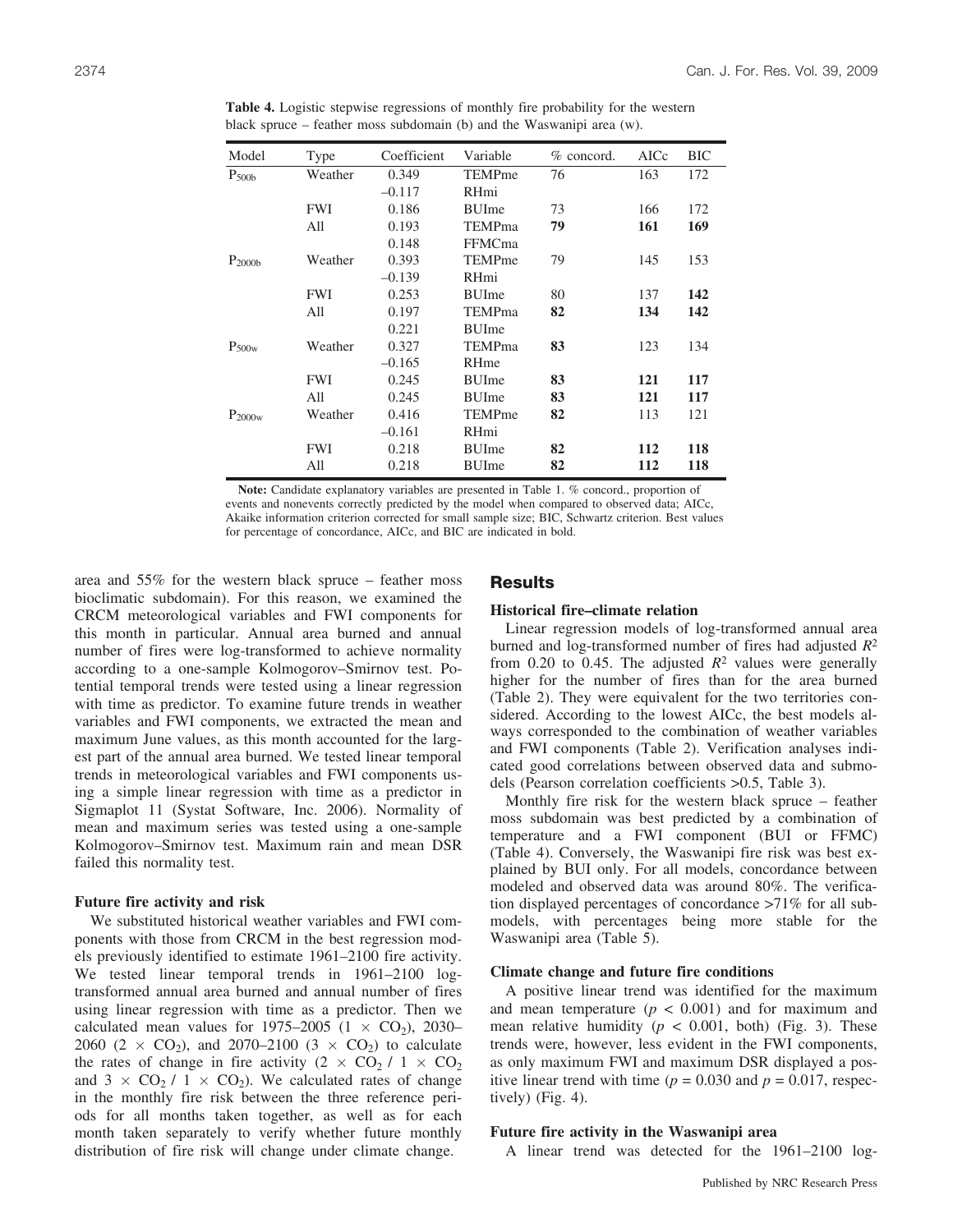**Fig. 3.** Mean (black) and maximum (gray) values for temperature (*a*), precipitation (*b*), relative humidity (*c*), and wind speed (*d*) as calculated for June 1961–2100 from the Canadian Regional Climate Model outputs for the A2 climate change scenario. Variables were adjusted according to the median of the historical data (1961–2007), except for the precipitation variable.



**Table 5.** Verification results for logistic regression models of the monthly fire probability for the western black spruce – feather moss subdomain (b) and the Waswanipi area (w).

| Model       | Calibration<br>period | $\%$ concord. |
|-------------|-----------------------|---------------|
| $P_{500b}$  | A                     | 71.6          |
|             | В                     | 86.5          |
| $P_{2000h}$ | A                     | 78.3          |
|             | B                     | 87.5          |
| $P_{500w}$  | A                     | 82.7          |
|             | B                     | 83.9          |
| $P_{2000w}$ | A                     | 83.7          |
|             | в                     | 81.8          |

**Note:** The monthly fire probability is defined as the probability to have a month with area burned over 500 ha  $(P_{500})$  or 2000 ha  $(P_{2000})$ . We calculated the complete regression with variables selected for the 1973–2007 period for two subperiods: period A corresponds to the period from May 1973 to June 1990, and period B corresponds to the period from July 1990 to August 2007. The percentage of concordance (% concord.) indicates the proportion of events and nonevents correctly predicted by the model when compared to observed data.

transformed annual area burned  $(R^2 = 0.13, p < 0.001)$ , while no trend was detected for the annual number of fires (*p* = 0.47) (Fig. 5). The increasing trend in 1961–2100 log-transformed annual area burned was observable on the 10 year moving average, but the standard error associated with the model indicated a high interannual variation. When examining the rates of change between future and current periods, we observed a general increase in Waswanipi fire activity. This increase is more pronounced for the  $3 \times CO_2$  period (2070–2100) than for the  $2 \times CO_2$  period (2030–2060). By 2100, the annual area burned could increase by 7%, and the monthly fire risk could increase by 30%, with the highest increases observed in July (70%) and August (100%) (Table 6, Fig. 6). However, the annual number of fires did not exhibit changes, and the May fire risk displayed a decrease (–20%) (Table 6).

# **Discussion**

## **Change in the fire season and fire management in Quebec**

The monthly fire risk increased for June, July, and August, while the May fire risk slightly decreased between current and future time periods. These results suggest that spring fires may be less frequent in the future, while the fire risk would increase considerably in July and August in the future. This contrasts with the study of Wotton and Flannigan (1993), who suggested an earlier start of the fire season under climate change. Our study did not consider April, September, and October, because the area burned and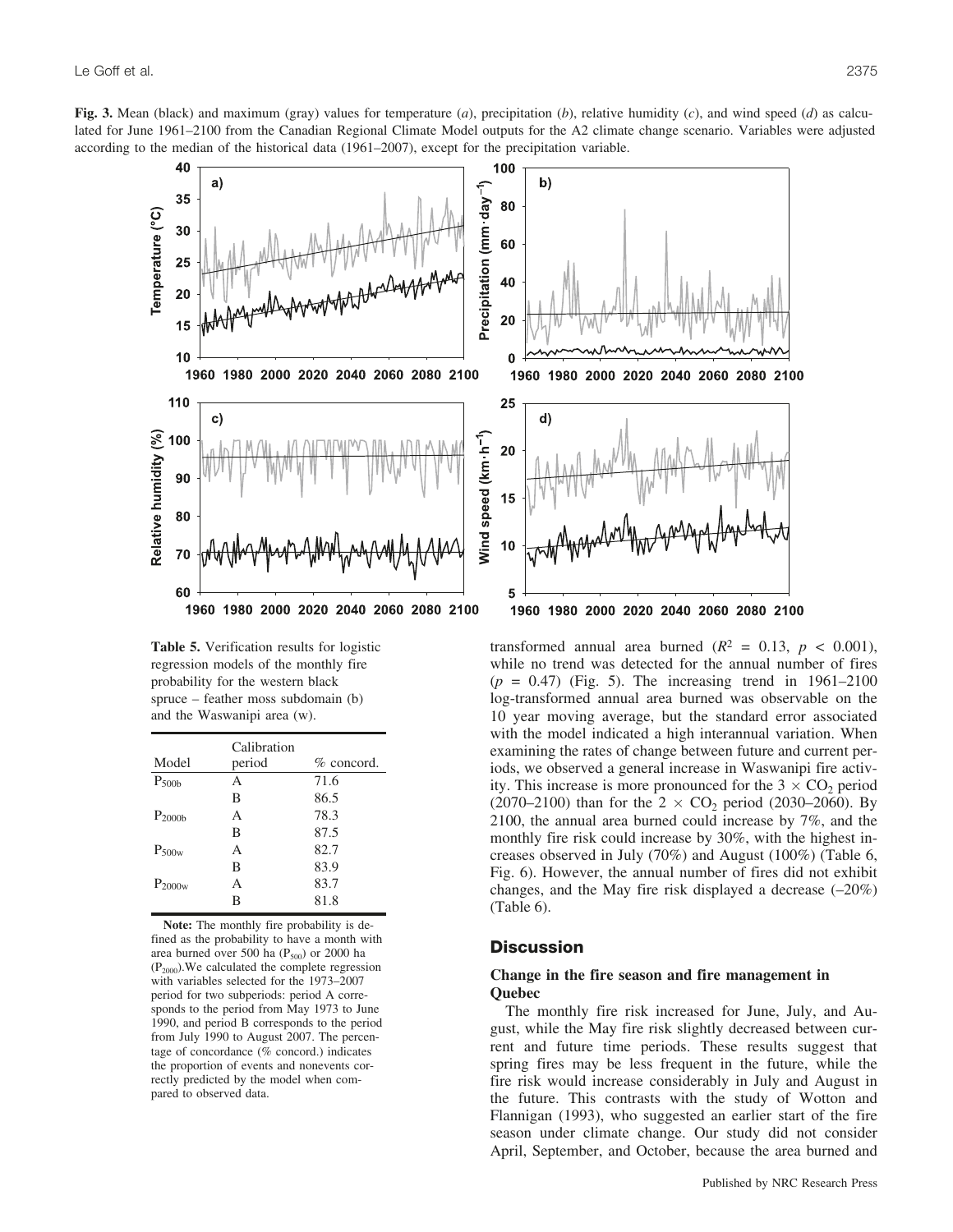**Fig. 4.** Mean (black) and maximum (grey) values for the Fire Weather Index components as calculated for June 1961–2100 from the Canadian Regional Climate Model outputs for the A2 climate change scenario. FFMC, Fine Fuel Moisture Code; DMC, Duff Moisture Code; DC, Drought Code; ISI, Initial Spread Index; BUI, Buildup Index; FWI, Fire Weather Index; DSR, Daily Severity Rating. See Fig. 2 for the description of the FWI system.



the number of fire events during these months were too low to allow statistical analysis. However, these months may play an important role in the future fire season (Wotton and Flannigan 1993; Nitschke and Innes 2008*b*). The change in the fire risk distribution across the fire season represents a major challenge for the fire management strategy in Quebec.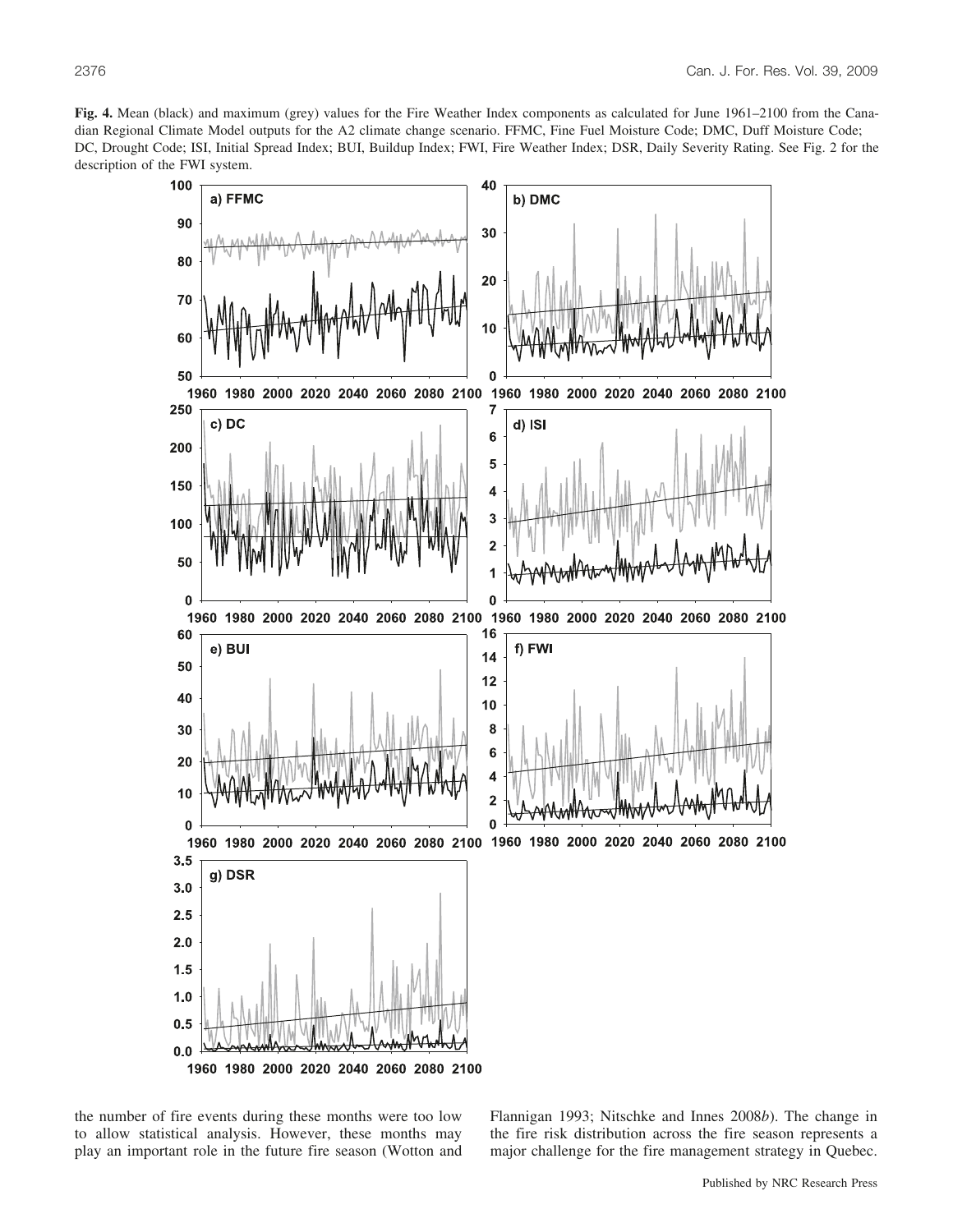**Fig. 5.** Log-transformed annual area burned (*a*) and log-transformed annual number of fires (*b*) for 1961–2100 in the Waswanipi area. The gray area indicates the 95% lower and upper limits of the error of the estimates. The thick, dark grey line indicates the moving mean (10 years) of the interannual estimates. Dotted lines indicate the 1961–2100 mean values of the estimates. See Table 2 for the description of regression models and Table 6 for the rates of change between reference periods.



**Table 6.** Rates of change (%) in fire activity (annual area burned (AREA) and annual number of fires (NB)) in the Waswanipi area between future  $(2 \times CO_2 \text{ or } 3 \times CO_2)$  and current  $(1 \times CO_2)$ , corresponding to the 1975–2005 period) mean values.

|                          | Rate of change $(\%)$             |                                   |  |  |
|--------------------------|-----------------------------------|-----------------------------------|--|--|
| Variable                 | $2 \times CO2$<br>$(2030 - 2060)$ | $3 \times CO2$<br>$(2070 - 2100)$ |  |  |
| LOG-AREA                 | 4                                 | 7                                 |  |  |
| LOG-NB                   | 0                                 | 2                                 |  |  |
| P <sub>500</sub>         | 5                                 | 33                                |  |  |
| P <sub>500</sub> May     | $-22$                             | $-20$                             |  |  |
| P <sub>500</sub> June    | 4                                 | 10                                |  |  |
| P500 July                | 18                                | 68                                |  |  |
| P500 August              | 25                                | 109                               |  |  |
| P <sub>2000</sub>        | 7                                 | 34                                |  |  |
| P2000 May                | $-21$                             | $-19$                             |  |  |
| P <sub>2000</sub> June   | 6                                 | 9                                 |  |  |
| P <sub>2000</sub> July   | 18                                | 70                                |  |  |
| P <sub>2000</sub> August | 29                                | 110                               |  |  |

While June is currently the main fire month, the future fire season would present a prolonged high fire risk from June to August. This suggests a prolonged effort of fire management, implying an increasing investment in fire control efforts. The fire management agency may more often face situations where its fire suppression capacity may be overwhelmed. The decrease observed in May could be linked to

**Fig. 6.** Anticipated changes in monthly fire risk under climate change in the Waswanipi area. The fire risk is defined here as the probability of having (*a*) large fire months (burned area >500 ha,  $P_{500}$ ) or (*b*) very large fire months (burned area >2000 ha,  $P_{2000}$ ). Changes in the fire risk were evaluated between three reference periods corresponding to an increasing atmospheric concentration of CO<sub>2</sub>: 1975–2005 ( $1 \times$  CO<sub>2</sub>), 2030–2060 ( $2 \times$  CO<sub>2</sub>), 2070–2100  $(3 \times CO<sub>2</sub>)$ . Logistic regression models used to calculate fire risk are described in Table 4. See Table 6 for global rates of change.



the increase in winter precipitation associated with climate change (Christensen et al. 2007), as the longer snow melt could delay the drying of forest fuels in spring.

# **Future fire activity under climate change**

According to our results, the increase in fire-weather conditions (maximum FWI) as well as in fire activity (area burned) is relatively modest when compared to the results of other studies that used GCM data over the same territory (Flannigan et al. 2005; Bergeron et al. 2006). Future climate change would trigger fire-weather conditions more favourable to forest fires, and annual area burned will continue to increase when compared to the 1975–2005 reference period. Using the same linear regression approach, Flannigan et al. (2005) anticipated an increase of about 50%–100% in the area burned observed in the reference period 1975–1995 for the 2080–2100 period in the eastern part of the Boreal Shield ecozone. Bergeron et al. (2006) estimated that fire rate (annual proportion of area burned) would increase by 30% for 2080–2100 when compared to the rate for 1940– 2003 in the Waswanipi area. The standard error associated with the fire activity estimates along with the use of a single climate change scenario (A2) constitute the main limitations of the interpretation of an increase in fire activity under climate change in the Waswanipi area. The main challenge in developing an ecosystem-based forest management plan is less this slight increase in fire activity and more the interannual variation in fire activity estimates. Yet our results sug-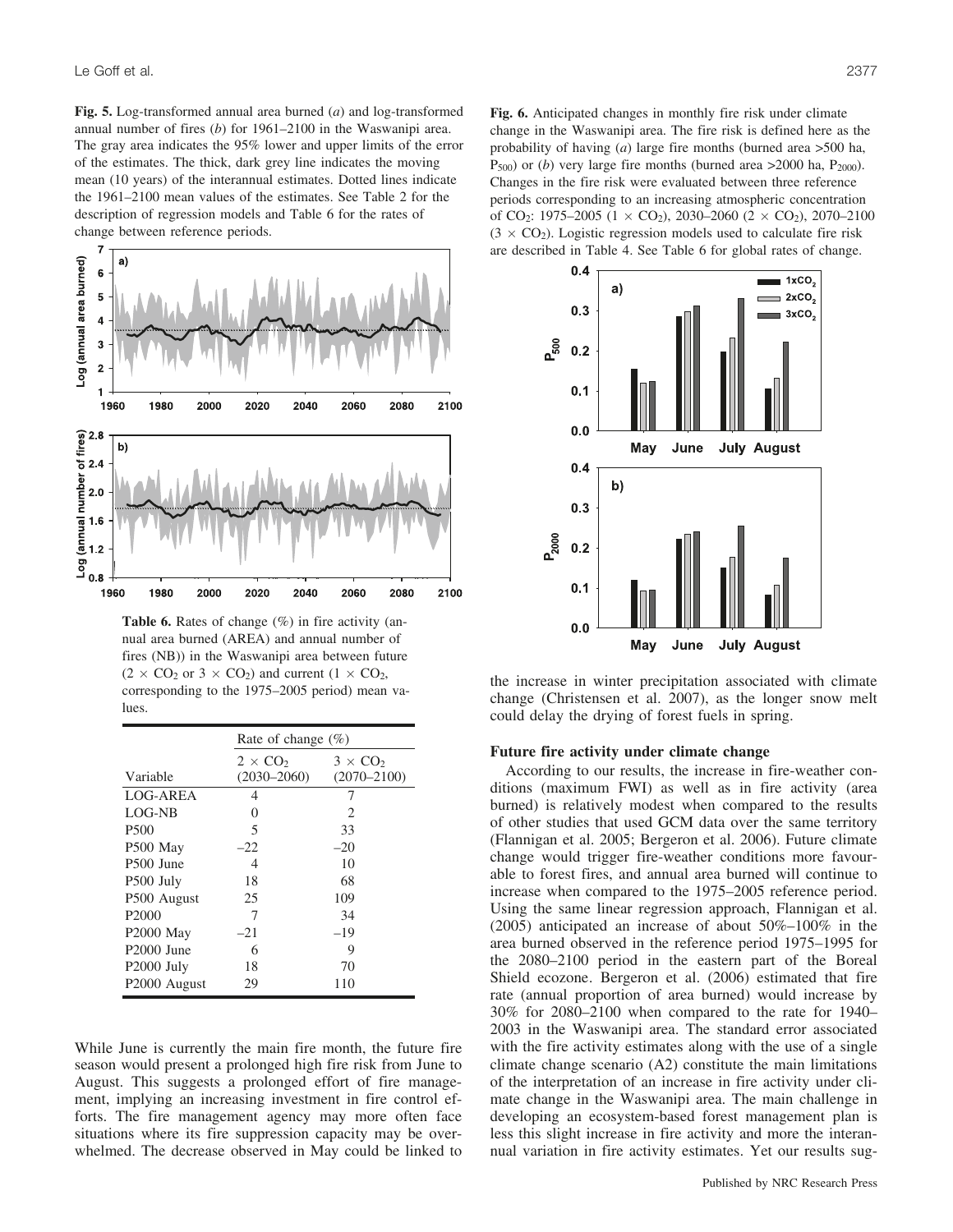Wind is a key variable controlling fire activity, notably area burned and fire behaviour. This is confirmed by the selection of the maximum wind speed in the annual area burned models for the western black spruce – feather moss subdomain and for the Waswanipi area. However, no linear trend was detected in the 1961–2100 CRCM wind speed. Interestingly, the clear increase observed in temperature data over the 1961–2100 period is less perceptible in the FWI components, as only maximum FWI displayed a positive linear trend with time. Maximal DSR also displayed the same positive linear trend, as this index is essentially a logtransformed FWI. As speculated in previous work (Bergeron and Flannigan 1995), our results suggest that the increase in temperature alone is not a sufficient condition to lead to weather conditions favourable to forest fires. We postulate that in a certain measure, the increase in temperature would be compensated by the increase in relative humidity. While this might appear contradictory to the increasing linear trend observed in maximum FWI, this could be reconciled by considering the seasonality aspect. The variance explained by our linear models (*R*<sup>2</sup> from 0.36 to 0.48, using one to three predictors) is comparable to that of Flannigan et al.  $(2005; R<sup>2</sup>$  from 0.36 to 0.64, using one to four predictors).

# **Conclusions**

To face current and future fire activity, several strategies might be developed. First, a diversified pool of management practices should be developed to enhance ecosystem resilience and resistance to environmental change in some cases, and to assist forest ecosystems to adapt to ongoing environmental change in other cases (Millar et al. 2007). This avenue consists in improving our fire management system by mapping intervention priorities and planning salvage logging modalities that satisfy sustainable forest management principles (Le Goff et al. 2005).

Second, as forest fires will remain a continuous constraint to forest operations and annual allowable cut calculations, current fire risk should be better integrated in annual harvesting calculations. As these calculations are implemented over time horizons where climate change impacts are expected, anticipated change in future fire risk should also be taken into account. Few studies identified approaches to take into account the potential timber losses linked to fire activity in the annual allowable cut calculations (Boychuk and Martell 1996; Armstrong 2004; Didion et al. 2007). Efforts should now be devoted to develop further these tools and to implement them in forest management.

Third, scientific tools to anticipate future fire regimes at time and spatial scales relevant for forest management should be continuously developed. Here, the 21 CRCM cells available for this study were insufficient to produce spatial analyses of future fire conditions and activity. Next steps should include the spatial mapping of these parameters across the province of Quebec, to plainly beneficiate the spatial resolution provided by the CRCM. We used a single model – single scenario approach as a first step in the use of the best available data, as our study is one of few using CRCM data (Flannigan et al. 2001; Amiro et al. 2001; Tymstra et al. 2007). However, future work will include other scenarios and other models to determine an envelope of possible future conditions under climate change. Statistical tools used to model fire activity using weather conditions are also being developed with, for example, the advent of the multivariate adaptive regression spline approach (Balshi et al. 2009). Here, we favoured a simple regression model including a small number of predictors to encourage potential applications as predictive tools for forest and fire management planning. Finally, a study combining climate parameters with lightning data and vegetation inputs would provide a more complete picture of fire regime controls (Krawchuck et al. 2006) and better reflect our current comprehension of regional fire regime dynamics.

# **Acknowledgements**

Julie Fortin (Ministère des Ressources naturelles et de la Faune du Québec) provided the provincial fire data. Rémi Saint-Amant extracted the historical meteorological data from BioSim. We gratefully thank Travis Logan (Consortium Ouranos) for providing the data from the Canadian Regional Climate Model. We thank Alan Cantin and Lynn Gowman (Canadian Forest Service) for their help in computing FWI components. We also thank Lynn Gowman for editing the manuscript. Financial support was provided by the Sustainable Forest Management Network. Finally, we thank the two anonymous reviewers and the associate editor for providing comments that improved the quality of this paper.

# **References**

- Amiro, B.D., Stocks, B.J., Alexander, M.E., Flannigan, M.D., and Wotton, B.M. 2001. Fire, climate change, carbon and fuel management in the Canadian boreal forest. Int. J. Wildland Fire, **10**(4): 405–413. doi:10.1071/WF01038.
- Arbaugh, M.J., and Peterson, D.L. 1989. Variable selection in dendroclimatology: an example using simulated tree-ring series. For. Sci. **35**: 294–302.
- Armstrong, G.W. 2004. Sustainability of timber supply considering the risk of wildfire. For. Sci. **50**(5): 626–639.
- Balshi, M.S., McGuire, A.D., Duffy, P., Flannigan, M., Walsh, J., and Melillo, J. 2009. Assessing the response of area burned to changing climate in western boreal North America using a Multivariate Adaptive Regression Splines (MARS) approach. Glob. Change Biol. **15**(3): 578–600. doi:10.1111/j.1365-2486.2008. 01679.x.
- Bergeron, Y., and Flannigan, M.D. 1995. Predicting the effects of climate change on fire frequency in the southeastern Canadian boreal forest. Water Air Soil Pollut. **82**(1-2): 437–444. doi:10. 1007/BF01182853.
- Bergeron, Y., Cyr, D., Drever, C.R., Flannigan, M., Gauthier, S., Kneeshaw, D., Lauzon, È., Leduc, A., Le Goff, H., Lesieur, D., and Logan, K. 2006. Past, current, and future fire frequencies in Quebec's commercial forests: implications for the cumulative effects of harvesting and fire on age-class structure and natural disturbance-based management. Can. J. For. Res. **36**(11): 2737– 2744. doi:10.1139/X06-177.
- Bernstein, L., Bosch, P., Canziani, O., Chen, Z., Christ, R., Davidson, O., Hare, W., and Huq, S. Karoly, D., Kattsov, V., Kundzewicz, Z., Liu, J., Lohmann, U., Manning, M., Matsuno, T., Menne, B., Metz, B., Mirza, M., Nicholls, N., Nurse, L., Pachauri, R.,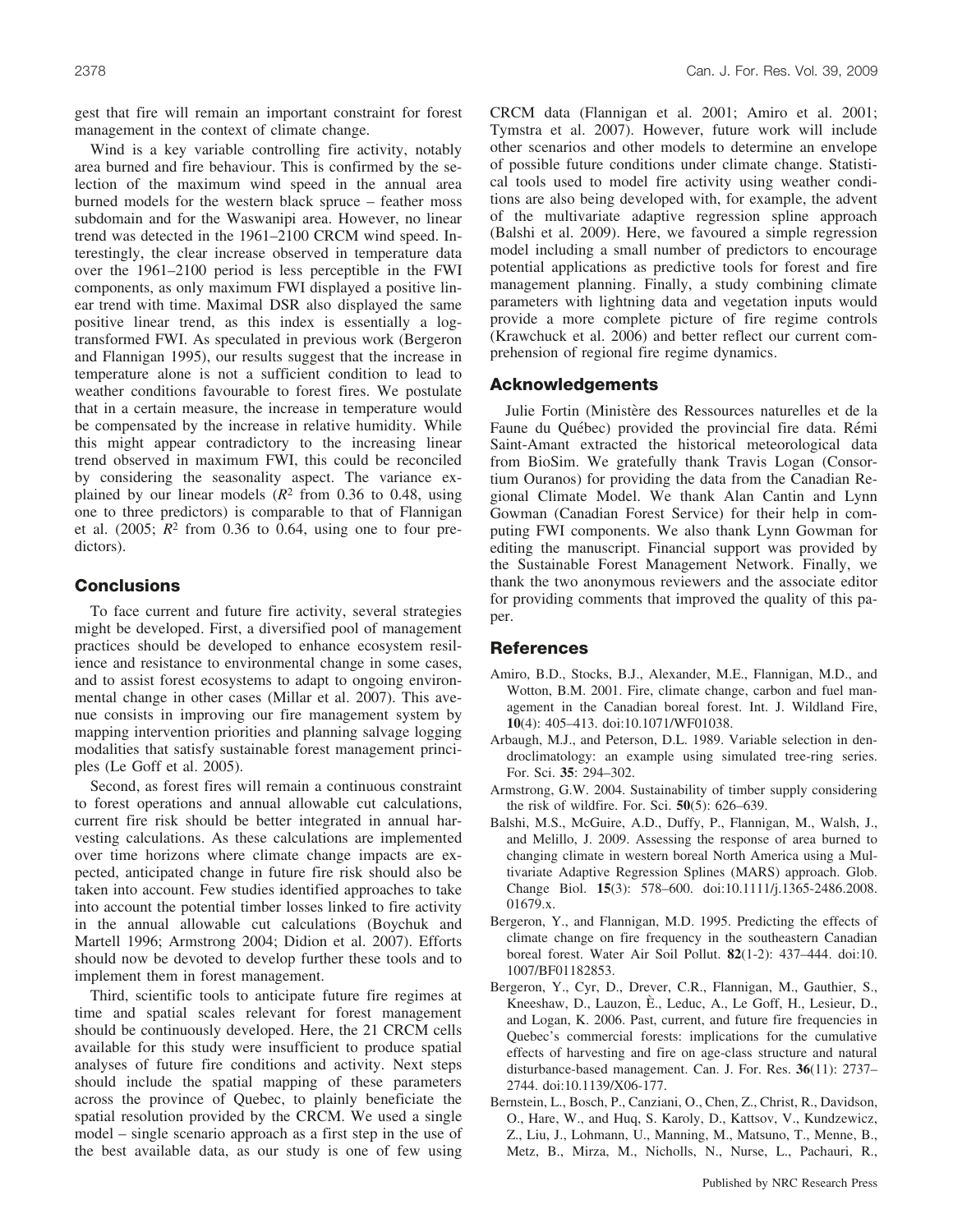Palutikof, J., Parry, M., Qin, D., Ravindranath, N., Reisinger, A., Ren, J., Riahi, K., Rosenzweig, C., Rusticucci, M., Schneider, S., Sokona, Y., Solomon, S., Stott, P., Stouffer, R., Sugiyama, T., Swart, R., Tirpak, D., Vogel, C., and Yohe, G. 2007. Climate change 2007: synthesis report. Intergovernmental Panel on Climate Change. Available online at http://www.ipcc.ch/pdf/ assessment-report/ar4/syr/ar4\_syr.pdf (last accessed on August 2008).

- Bessie, W.C., and Johnson, E.A. 1995. The relative importance of fuels and weather on fire behaviour in subalpine forests. Ecology, **76**(3): 747–762. doi:10.2307/1939341.
- Blanchet, P. 2003. Forest fires: the story of a war. Cantos International Publishing, Montreal, Que., Canada.
- Borchers, J.G. 2005. Accepting uncertainty, assessing risk: decision quality in managing wildfire, forest resource values, and new technology. For. Ecol. Manage. **211**(1-2): 36–46. doi:10.1016/j. foreco.2005.01.025.
- Boychuk, D., and Martell, D.L. 1996. A multistage stochastic programming model for sustainable forest-level timber supply under risk of fire. For. Sci. **42**(1): 10–29.
- Brumelle, S., Stanbury, W.T., Thompson, W.A., Vertinsky, I., and Wehrung, G. 1990. Framework for the analysis of risks in forest management and silvicultural investments. For. Ecol. Manage. **36**(2-4): 279–299. doi:10.1016/0378-1127(90)90031-6.
- Burton, I. 1998. Climate adaptation policies for Canada? Options politiques. **May**: 6–10.
- Carcaillet, C., Bergeron, Y., Richard, P.J.H., Fréchette, B., Gauthier, S., and Prairie, Y.T. 2001. Change of fire frequency in the eastern Canadian boreal forests during the Holocene: Does vegetation composition or climate trigger the fire regime? J. Ecol. **89**(6): 930–946. doi:10.1111/j.1365-2745.2001.00614.x.
- Christensen, J.H., Hewitson, B., Busuioc, A., Chen, A., Gao, X., Held, I., Jones, R., Kolli, R.K., Kwon, W.-T., Laprise, R., Magaña Rueda, V., Mearns, L., Menéndez, C.G., Räisänen, J., Rinke, A., Sarr, A., and Whetton, P. 2007. Regional climate projections. *In* Climate change 2007: the physical science basis. Contribution of Working Group I to the Fourth Assessment Report of the Intergovernmental Panel on Climate Change. *Edited by* S. Solomon, D. Qin, M. Manning, Z. Chen, M. Marquis, K.B. Averyt, M. Tignor, and H.L. Miller. Cambridge University Press, Cambridge, UK.
- Dale, V.H., Joyce, L.A., McNulty, S., Neilson, R.P., Ayres, M.P., Flannigan, M.D., Hanson, P.J., Irland, L.C., Lugo, A.E., Peterson, C.J., Simberloff, D., Swanson, F.J., Stocks, B.J., and Wotton, B.M. 2001. Climate change and forest disturbance. BioScience, **51**(9): 723–734. doi:10.1641/0006-3568(2001) 051[0723:CCAFD]2.0.CO;2.
- Didion, M., Fortin, M.-J., and Fall, A. 2007. Forest age structure as indicator of boreal forest sustainability under alternative management and fire regimes: a landscape level sensitivity analysis. Ecol. Model. **200**(1-2): 45–58. doi:10.1016/j.ecolmodel.2006.07. 011.
- Drever, R.C., Drever, M.C., Messier, C., Bergeron, Y., and Flannigan, M. 2008. Fire and the relative role of weather, climate and landscape characrteristics in the Great Lakes – St. Lawrence forest of Canada. J. Veg. Sci. **19**(1): 57–66. doi:10.3170/2007-8-18313.
- Drever, C.R., Bergeron, Y., Drever, M.C., Flannigan, M., Logan, T., and Messier, C. 2009. Effects of climate on occurrence and size of large fires in a northern hardwood landscape: historical trends, future predictions, and implications for climate change in Témiscamingue, Québec. Appl. Veg. Sci. 12(3): 261–272. doi:10.1111/j.1654-109X.2009.01035.x.

Environment Canada. 2004. Canadian climate normals [online].

Available from climate.weatheroffice.ec.gc.ca/climate\_normals/ index\_e.html?& [last accessed on August 2008].

- Flannigan, M., Campbell, I., Wotton, M., Carcaillet, C., Richard, P., and Bergeron, Y. 2001. Future fire in Canada's boreal forest: paleoecology results and general circulation model – regional climate model simulations. Can. J. For. Res. **31**(5): 854–864. doi:10.1139/cjfr-31-5-854.
- Flannigan, M.D., Logan, K.A., Amiro, B.D., Skinner, W.R., and Stocks, B.J. 2005. Future area burned in Canada. Clim. Change, **72**(1-2): 1–16. doi:10.1007/s10584-005-5935-y.
- Girardin, M.P. 2007. Interannual to decadal changes in area burned in Canada from 1781 to 1982 and the relationship to Northern Hemisphere land temperatures. Glob. Ecol. Biogeogr. **16**(5): 557–566. doi:10.1111/j.1466-8238.2007.00321.x.
- Girardin, M.P., Raulier, F., Bernier, P.Y., and Tardif, J.C. 2008. Response of tree growth to a changing climate in boreal central Canada: a comparison of empirical, process-based, and hybrid modelling approaches. Ecol. Model. **213**(2): 209–228. doi:10. 1016/j.ecolmodel.2007.12.010.
- Goff, J.A., and Gratch, S. 1946. Low-pressure properties of water from  $-160$  to 212 °F. *In* Transactions of the American Society of Heating and Ventilating Engineers. Presented at the 52nd Annual Meeting of the American Society of Heating and Ventilating Engineers, New York. pp. 95–122.
- Hoogstra, M.A., and Schanz, H. 2008. How (un)certain is the future in forestry? A Comparative assessment of uncertainty in the forest and agricultural sector. For. Sci. **54**: 316–327.
- Johnston, M., Williamson, T., Price, D., Spittlehouse, D., Wellstead, A., Gray, P., Scott, D., Askew, S., and Webber, S. 2006. Adapting forest management to the impacts of climate change in Canada. BIOCAP synthesis paper [online]. Available from www.biocap.ca/ [last accessed on August 2008].
- Krawchuk, M.A., Cumming, S.G., Flannigan, M.D., and Wein, R.W. 2006. Biotic and abiotic regulation of lightning fire initiation in the mixedwood boreal forest. Ecology, **87**(2): 458–468. doi:10.1890/05-1021. PMID:16637370.
- Laprise, R. 2008. Regional climate modelling. J. Comput. Phys. **227**(7): 3641–3666. doi:10.1016/j.jcp.2006.10.024.
- Le Goff, H., Leduc, A., Bergeron, Y., and Flannigan, M.D. 2005. The adaptive capacity of forest management to changing fire regimes in the boreal forest of Quebec. For. Chron. **81**: 582–592.
- Le Goff, H., Flannigan, M.D., Bergeron, Y., and Girardin, M.P. 2007. Historical fire regime shifts related to climate teleconnections in the Waswanipi area, central Quebec, Canada. Int. J. Wildland Fire, **16**(5): 607–618. doi:10.1071/WF06151.
- Le Goff, H., Girardin, M.P., Flannigan, M.D., and Bergeron, Y. 2008. Dendroclimatic inference of wildfire activity in Quebec over the 20th century and implications for natural disturbancebased forest management at the northern limit of the commercial forest. Int. J. Wildland Fire, **17**(3): 348–362. doi:10.1071/ WF07080.
- Le Goff, H., Flannigan, M., Bergeron, Y., Leduc, A., Gauthier, S., and Logan, K. 2009. Management solution to face climate change, the example of forest fires. *In* Ecosystem management in the boreal forest. *Edited by* S. Gauthier, M.-A. Vaillancourt, A. Leduc, L. De Grandpré, D. Kneeshaw, H. Morin, P. Drapeau, and Y. Bergeron. Presses de l'Université du Québec, Québec, Que., Canada.
- Mazerolle, M.J. 2006. Improving data analysis in herpetology: using Akaike's information criterion (AIC) to assess the strength of biological hypotheses. Amphib.-Reptilia, **27**(2): 169–180. doi:10.1163/156853806777239922.
- Millar, C.I., Stephenson, N.L., and Stephens, S.L. 2007. Climate change and forests of the future: managing in the face of uncer-